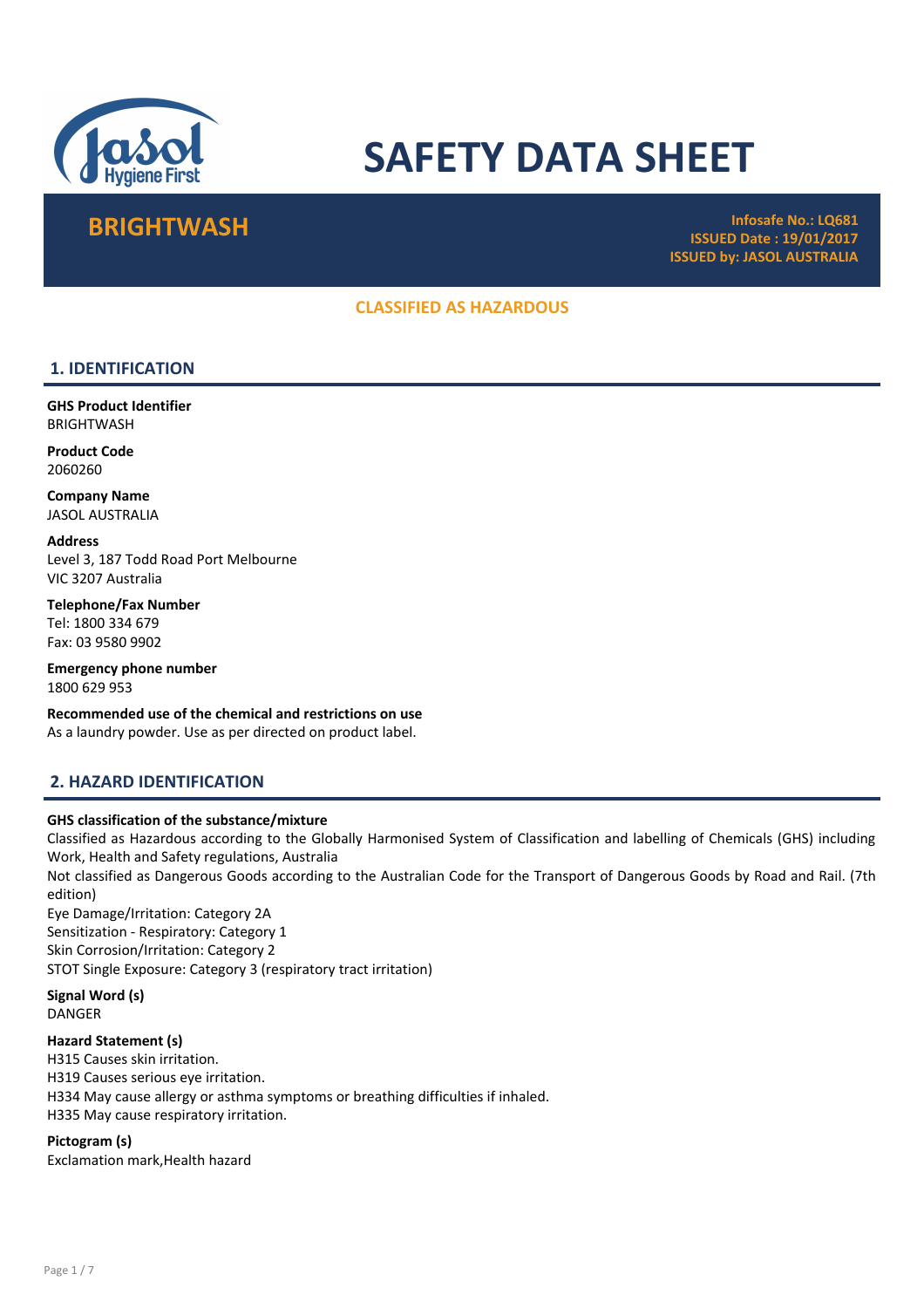

#### Precautionary statement – Prevention

P261 Avoid breathing dust/fume/gas/mist/vapours/spray.

P264 Wash contaminated skin thoroughly after handling.

P271 Use only outdoors or in a well-ventilated area.

P272 Contaminated work clothing should not be allowed out of the workplace.

P280 Wear protective gloves/protective clothing/eye protection/face protection.

P285 In case of inadequate ventilation wear respiratory protection.

#### Precautionary statement – Response

P302+P352 IF ON SKIN: Wash with plenty of soap and water.

P304+P341 IF INHALED: If breathing is difficult, remove victim to fresh air and keep at rest in a position comfortable for breathing. P305+P351+P338 IF IN EYES: Rinse cautiously with water for several minutes. Remove contact lenses, if present and easy to do. Continue rinsing.

P321 Specific treatment (see First Aids on this label).

P332+P313 If skin irritation occurs: Get medical advice/attention.

P333+P313 If skin irritation or rash occurs: Get medical advice/attention.

P337+P313 If eye irritation persists: Get medical advice/attention.

P342+P311 If experiencing respiratory symptoms: Call a POISON CENTER or doctor/physician.

P362+P364 Take off contaminated clothing and wash it before reuse.

P363 Wash contaminated clothing before reuse.

#### Precautionary statement – Storage

P403+P233 Store in a well-ventilated place. Keep container tightly closed.

#### Precautionary statement – Disposal

P501 Dispose of contents/container to an approved waste disposal plant.

# 3. COMPOSITION/INFORMATION ON INGREDIENTS

#### Ingredients

| <b>Name</b>                                                           | <b>CAS</b> | <b>Proportion</b> |
|-----------------------------------------------------------------------|------------|-------------------|
| Sodium carbonate                                                      | 497-19-8   | 55-<60 %          |
| Poly (oxy-1,2-ethanediyl), alpha-tridecyl-omega-hydroxy-,<br>branched | 69011-36-5 | $1 - 5%$          |
| (C10-16)alkyl benzene sulphonic acid, sodium salt                     | 68081-81-2 | $1 - 5%$          |
| Disodium metasilicate                                                 | 6834-92-0  | $1 - 5\%$         |

# 4. FIRST-AID MEASURES

#### Inhalation

If inhaled, remove affected person from contaminated area and keep at rest in a position comfortable for breathing. Apply artificial respiration if NOT breathing and immediately seek medical attention.

#### Ingestion

Do NOT induce vomiting. Wash/rinse out mouth thoroughly with water. Seek immediate medical attention.

#### Skin

If on skin (or hair) remove/take off all contaminated clothing immediately. Wash/rinse skin gently and thoroughly with water/ shower and non-abrasive soap after handling. Wash contaminated clothing before re-use or discard. Seek immediate medical attention.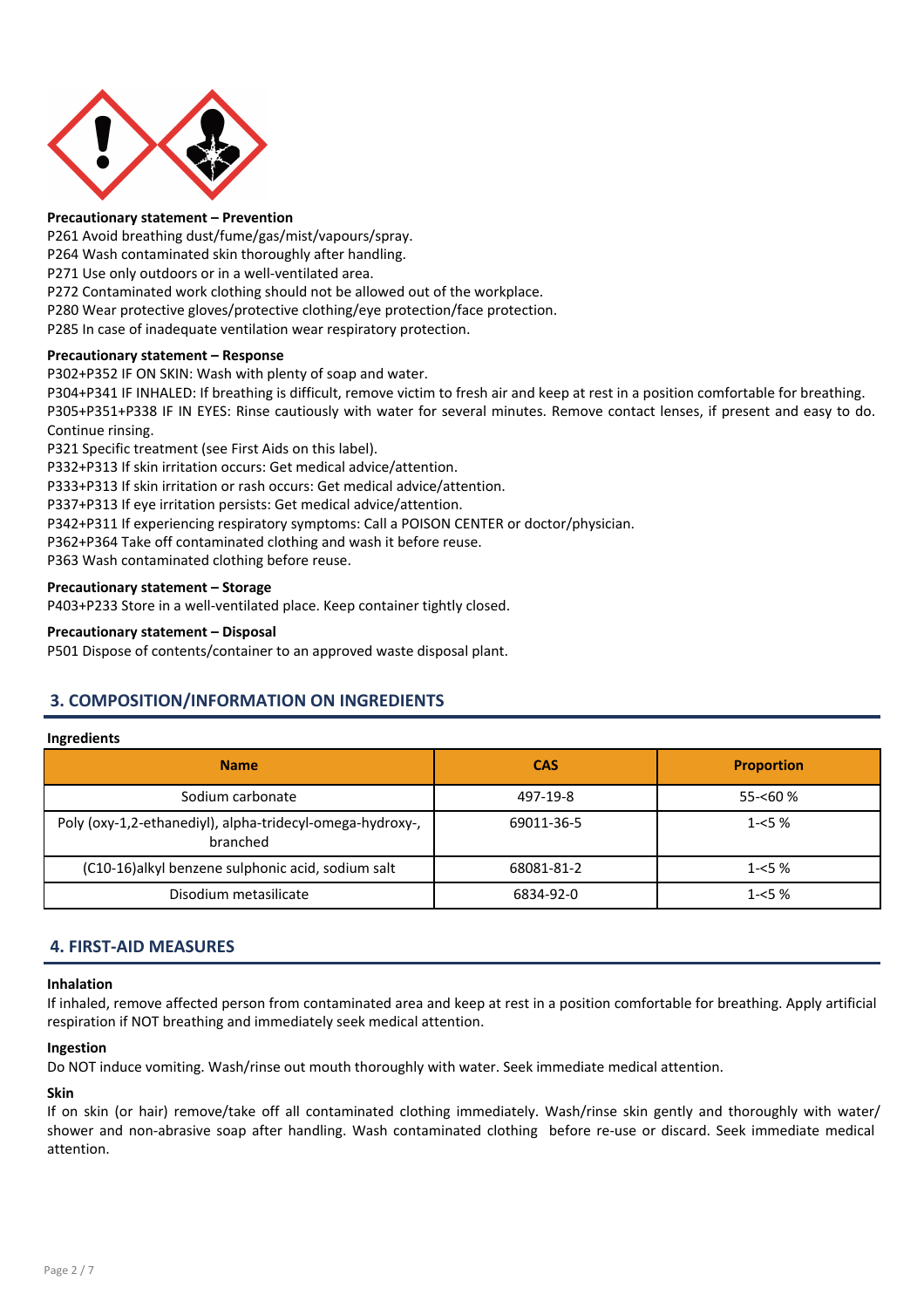#### Eye contact

If in eyes, hold eyelids apart and flush the eyes continuously with running water. Remove contact lenses, if present and easy to do. Continue flushing until advised to stop by the Poisons Information Centre or a doctor, or for at least 15 minutes. Seek immediate medical attention.

#### First Aid Facilities

Eyewash, safety shower and normal washroom facilities.

#### Advice to Doctor

Treat symptomatically.

#### Other Information

For advice in an emergency, contact a Poisons Information Centre (Phone Australia 131 126) or a doctor at once.

# 5. FIRE-FIGHTING MEASURES

#### Suitable Extinguishing Media

Carbon dioxide, dry chemical or foam.

Hazards from Combustion Products

Non combustible material.

#### Specific Hazards Arising From The Chemical

This product is non combustible.

# Decomposition Temperature

Not available

#### Precautions in connection with Fire

Fire fighters should wear full protective clothing and self-contained breathing apparatus (SCBA) operated in positive pressure mode. Fight fire from safe location.

# 6. ACCIDENTAL RELEASE MEASURES

#### Emergency Procedures

Evacuate all unprotected personnel. Do not allow contact with skin and eyes. Do not breathe dust. It is essential to wear selfcontained breathing apparatus (S.C.B.A) and full personal protective equipment and clothing to prevent exposure. Avoid exposure to spillage by sweeping up material avoiding dust generation or dampen spilled material with water to avoid airborne dust, then transfer material to suitable containers. Use absorbent paper dampened with water to pick up remaining material. Wash surfaces well with soap and water. Seal all wastes in labelled containers for subsequent recycling or disposal. Dispose of waste according to applicable local and national regulations. If contamination of sewers or waterways occurs inform the local water and waste management authorities in accordance with local regulations.

# 7. HANDLING AND STORAGE

#### Precautions for Safe Handling

Avoid breathing in dust, and skin or eye contact. Wear suitable protective clothing, gloves and eye/face protection when mixing and using. Use in designated areas with adequate ventilation. Prevent build up of dust in the work atmosphere. Keep containers tightly closed when not in use. Ensure a high level of personal hygiene is maintained when using this product, that is, always wash hands after handling, and before eating, drinking, smoking or using the toilet facilities.

#### Conditions for safe storage, including any incompatibilities

Store in a cool dry well-ventilated area. Store away from oxidising agents and bases/acids. Keep containers closed when not in use, securely sealed and protected against physical damage. Inspect regularly for deficiencies such as damage or leaks. Store in original packages as approved by manufacturer. Ensure that storage conditions comply with applicable local and national regulations. For information on the design of the storeroom, reference should be made to Australian Standard AS 3780 The storage and handling of corrosive substances.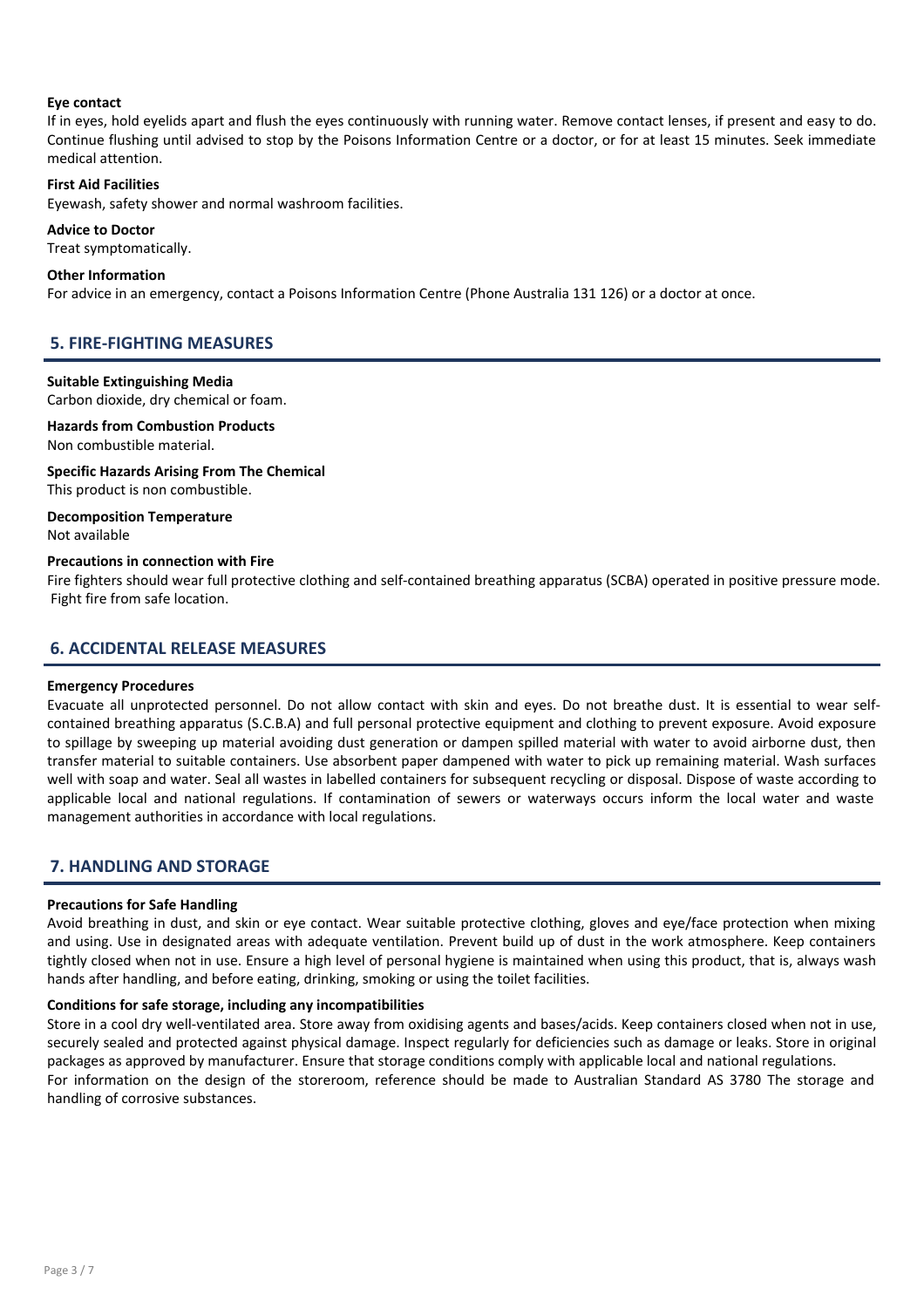# 8. EXPOSURE CONTROLS/PERSONAL PROTECTION

#### Occupational exposure limit values

No exposure standards have been established for the mixture. However, over-exposure to some chemicals may result in enhancement of pre-existing adverse medical conditions and/or allergic reactions and should be kept to the least possible levels.

#### Biological Limit Values

No biological limits allocated.

#### Appropriate Engineering Controls

This substance is hazardous and should be used with a local exhaust ventilation system, drawing solid/dust away from workers' breathing zone. If the engineering controls are not sufficient to maintain concentrations of particulates below the exposure standards, suitable respiratory protection must be worn.

#### Respiratory Protection

If engineering controls are not effective in controlling airborne exposure then an approved respirator with a replaceable dust/ particulate filter should be used. Refer to relevant regulations for further information concerning respiratory protective requirements.

Reference should be made to Australian Standards AS/NZS 1715, Selection, Use and Maintenance of Respiratory Protective Devices; and AS/NZS 1716, Respiratory Protective Devices, in order to make any necessary changes for individual circumstances.

#### Eye Protection

Safety glasses with full face shield should be used. Eye protection devices should conform to relevant regulations.

Eye protection should conform with Australian/New Zealand Standard AS/NZS 1337 - Eye Protectors for Industrial Applications.

# Hand Protection

Wear gloves of impervious material. Final choice of appropriate gloves will vary according to individual circumstances. i.e. methods of handling or according to risk assessments undertaken. Occupational protective gloves should conform to relevant regulations. Reference should be made to AS/NZS 2161.1: Occupational protective gloves - Selection, use and maintenance.

#### Body Protection

Suitable protective workwear, e.g. cotton overalls buttoned at neck and wrist is recommended. Chemical resistant apron is recommended where large quantities are handled.

# 9. PHYSICAL AND CHEMICAL PROPERTIES

Form

Solid - Powder

# Appearance

Blue powder.

Colour Blue

**Odour** 

Perfumed.

Decomposition Temperature Not available

Boiling Point Not available

Solubility in Water Soluble in water.

pH 11.0-11.2 (1% solution)

Vapour Pressure Not available

Vapour Density (Air=1) Not available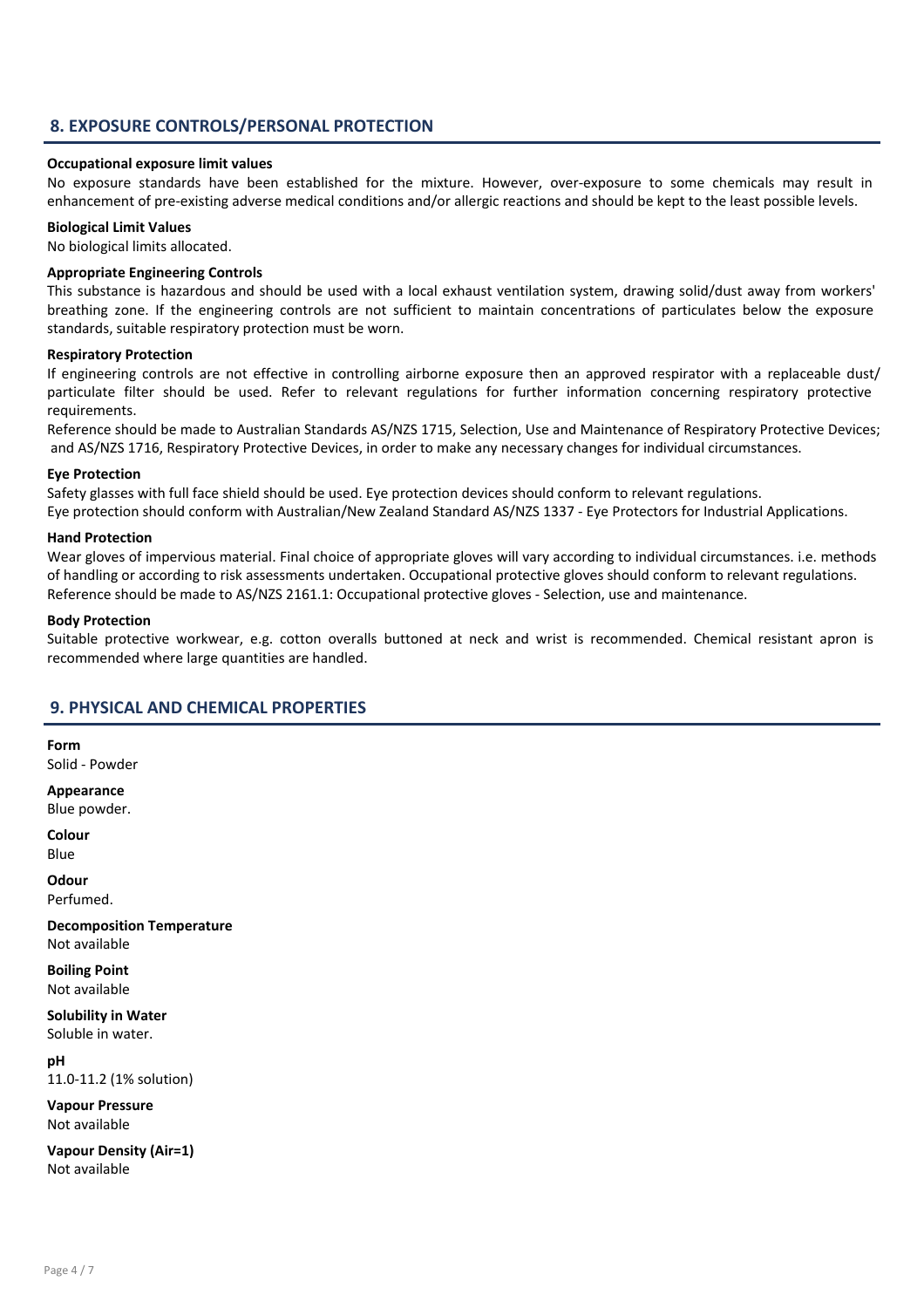Evaporation Rate Not available

Odour Threshold Not available

Viscosity Not available

Partition Coefficient: n-octanol/water Not available

Density Not available

Flash Point Not available

Flammability Not combustible

Auto-Ignition Temperature Not available

Explosion Limit - Upper Not available

Explosion Limit - Lower Not available

Melting/Freezing Point Not available

# 10. STABILITY AND REACTIVITY

#### Chemical Stability

Stable under normal conditions of storage and handling.

Reactivity and Stability Reacts with incompatible materials.

Conditions to Avoid Extremes of temperature and direct sunlight.

Incompatible materials Strong oxidising agents and acids

Hazardous Decomposition Products Not available

Possibility of hazardous reactions Not available

Hazardous Polymerization Not available

# 11. TOXICOLOGICAL INFORMATION

#### Toxicology Information

No toxicity data available for this material.

#### Ingestion

Ingestion of this product will cause nausea, vomiting, abdominal pain and chemical burns to the mouth, throat and stomach.

#### Inhalation

Dust generated will cause irritation with possible burns to the mucous membrane and upper airways. Symptoms may include coughing, lesions of the nasal septum, severe pain and may lead to permanent tissue scarring. May cause respiratory irritation. Inhalation of product dust can cause irritation of the nose, throat and respiratory system. May cause allergy or asthma symptoms or breathing difficulties if inhaled.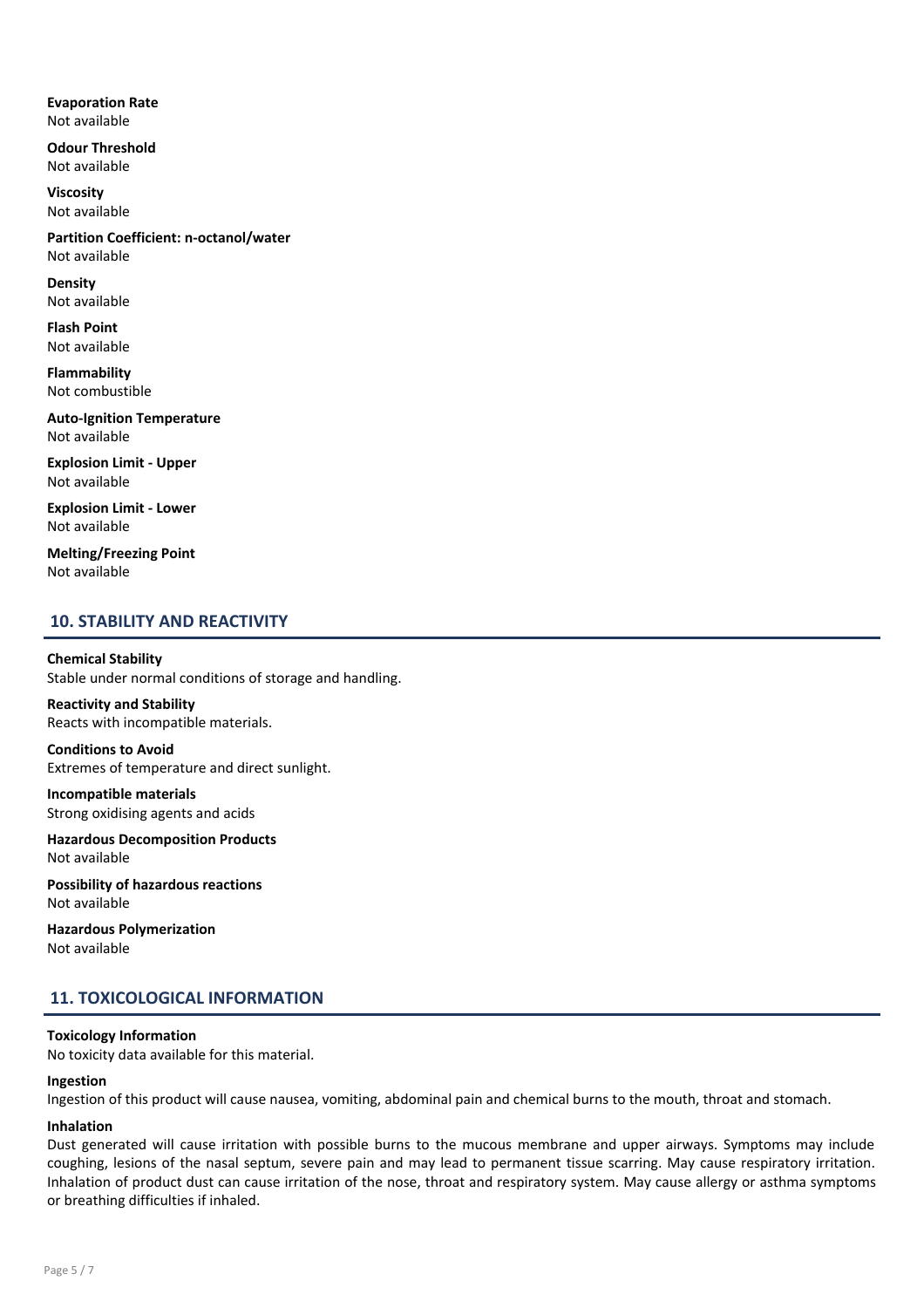#### Skin

Skin contact can cause redness, itching, irritation, severe pain and chemical burns with resultant tissue destruction. May cause an allergic skin reaction.

#### Eye

Causes eye damage. Eye contact will cause stinging, blurring, tearing, severe pain and possible burns, necrosis, permanent damage and blindness.

#### Respiratory sensitisation

May cause allergy or asthma symptoms or breathing difficulties if inhaled.

Skin Sensitisation May cause an allergic skin reaction.

Germ cell mutagenicity Not considered to be a mutagenic hazard.

Carcinogenicity Not considered to be a carcinogenic hazard.

Reproductive Toxicity Not considered to be toxic to reproduction.

STOT-single exposure May cause respiratory irritation.

STOT-repeated exposure Not expected to cause toxicity to a specific target organ.

Aspiration Hazard Not expected to be an aspiration hazard.

# 12. ECOLOGICAL INFORMATION

**Ecotoxicity** Data not available.

Persistence and degradability Not available

Mobility Not available

Bioaccumulative Potential Not available

Other Adverse Effects Not available

Environmental Protection Prevent large amount entering waterways, drains and sewers.

# 13. DISPOSAL CONSIDERATIONS

#### Disposal considerations

Dispose of waste according to applicable local and national regulations. Do not allow into drains or watercourses or dispose of where ground or surface waters may be affected. Wastes including emptied containers are controlled wastes and should be disposed of in accordance with all applicable local and national regulations.

# 14. TRANSPORT INFORMATION

Transport Information Not regulated for transport of Dangerous Goods: ADG7, UN, IATA, IMDG

U.N. Number None Allocated